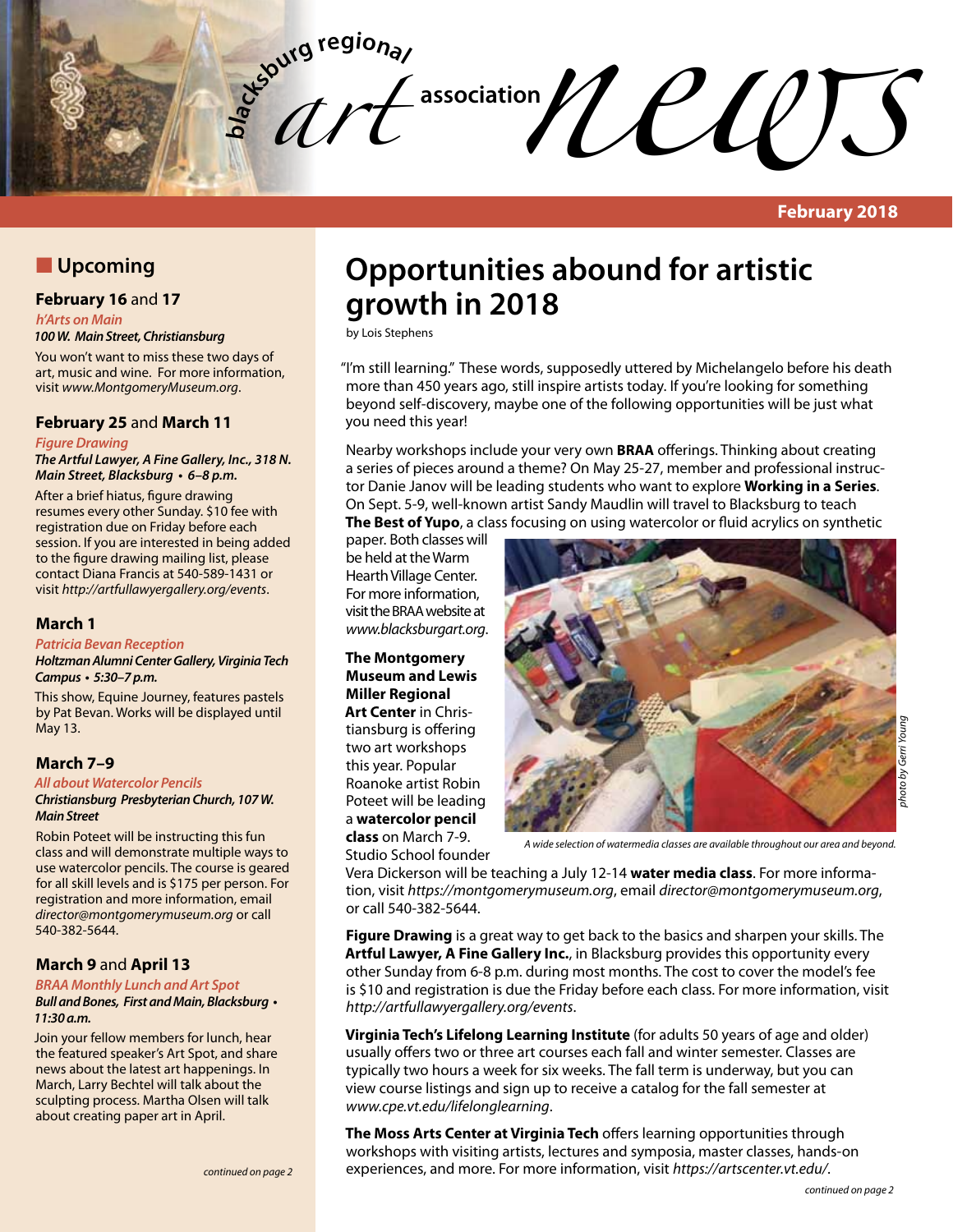#### **April 6**

**Christy Mackie Reception Alexander Black House, Blacksburg • 5-7 p.m.**

Stop by this opening reception during Art Walk night in downtown Blacksburg. Christy Mackie's exhibit, Explorations, will be on display through May 5.

### **May 9**

**Whet Your Palette: Drawing and Sculpture Opening Exhibit**

*The Artful Lawyer, A Fine Gallery, Inc., 318 N.*  **Main Street, Blacksburg • 5:30–8:30 p.m.**

This dual show will feature drawings (dry medium such as pen and ink, pen, charcoal, etc.) and sculpture.

### **May 25-27**

*Working in a Series*

**Warm Hearth Village Center, Blacksburg**

Popular instructor Danie Janov will be sharing her expertise of creating works in series in this three-day workshop. For more information, contact Charlotte Chan at *charlotteychan@gmail.com*.

#### **June 2-3**

#### *Sidewalk Art Show*

#### **Taubman Museum of Art, Roanoke**

This annual show attracts thousands to the downtown streets of Roanoke near the Taubman, and has featured original fine art since 1958.

## **June 12**

**Opening Reception, Mary Draper Ingles Exhibit** 

#### **Glencoe Museum, 600 Unruh Dr.,** *Radford*

As part of the Mary Draper Ingles festival, this exhibit features work by plein air artists who painted at the Ingles farm, the Ingles tavery and ferry, or the Ingles statue. The exhibit will run through August 3.

#### **July 12-14**

#### **Vera Dickerson Workshop**

#### **Christiansburg Presbyterian Church, 107 W.**  *Main Street*

Mark this date on your calendar to attend this workshop with this ever-popular instructor. For more information, email *director@montgomerymuseum.org* or call 540-382-5644.

#### **August 5**

# **Opening Reception, Simply Elemental**

**Hahn Horticulture Garden, Virginia Tech • 2–4 p.m.**

Stroll around the garden and be among the first to admire this year's art installation. Works will be displayed through September.

# n **Upcoming** *continued from page 1* **Opportunities** *continued from page 1*

Other offerings in the Blacksburg area may be found through the **YMCA Open University** (*www.vtymca.org/*) or **Art Pannonia** (*www.artpannonia.org/ART\_CLASSES.htm*).

**The Fine Arts Center for the New River Valley** is located in downtown Pulaski and occasionally offers workshops. To keep abreast of their activities, visit their Facebook page at *www.facebook.com/pg/facnrv*.

**The Floyd Center for the Arts** offers classes throughout the year in most any medium imaginable. Local artists teach many of the courses, but nationally known artists from other regions are also enlisted. View their offerings by medium or month at *www.floydartcenter.org/*.

**The Studio School** in Roanoke has been providing art education and exploration to thousands of art enthusiasts for 26 years. Classes are taught at all levels by the area's leading artists and small classes ensure that everyone receives individual attention. The winter session has begun, but bookmark *www.thestudioschool.biz* and check back later for workshops and the fall class schedule.

The **Bower Center for the Arts** is located in Bedford and offers classes throughout the year. An introductory class on mosaics is scheduled for February 22 from 6–8:30 p.m. Students will learn the basics of mosaic design, materials used, several methods of construction, how to cut glass and porcelain tiles, and more. Registration information and a full listing of classes can be found at *www.bowercenter.org/allclasses*.

For those who desire distraction-free time away from home, there are many opportunities within a few hours' drive. **Penland School of Crafts** (*www.penland.org*) in Bakersville, N.C. offers classes in drawing and painting, clay, photography, and more. Activities begin in spring and continue



*Robi Sallee shares one of her creations during a 2017 BRAA-sponsored workshop.*

through fall. Water media classes are available April 7-13 at **Kanuga** (*www.kanugawatermediaworkshops.com*) in Hendersonville, N.C. Students may choose from 12 instructors or study independently. **Nimrod Hall** (*www.nimrodhallart.com*) is located less than two hours from Blacksburg in Bath County and offers both weekend and weeklong workshops from June through July.

Don't want to leave the comforts of home or studio? While they may not hone your skills, there's much to be learned from podcasts. **Artists Helping Artists** (*www.blogtalkradio.com/artistshelpingartists*) is hosted by Leslie Saeta, who brings guests on the show to give specific art practice tips and share advice about what has worked for them. **Plein Air** podcasts provide an in depth look at the experiences of outdoor painters (*www.outdoorpainter.com/podcast/*). **Bad at Sports** (*www.badatsports.com*) offers a weekly dose of anything and everything relevant to the life of a working artist. Simply search your browser for "art podcasts" to find more.

**Strathmore** paper company offers free online educational offerings. Classes begin March 5; for more information visit *www.strathmoreartist.com/artist-studio/*. **Craftsy** (*www.craftsy.com/art*) offers classes in pen and ink, colored pencil, and acrylics, most ranging from \$20-40. Online, "byte-sized" art tutorials can be found at **Daily Paintworks** (*www.dailypaintworks.com/ArtTutorials/ArtByteStore*). Some are free of charge, most are \$10. For more information about free **art history classes**, visit *www.artsy.net/article/artsy-editorial-10-art-history-classes-online-free*.

So challenge yourself! With vast learning opportunities nearby, afar, and online, you can make this a year of exploration and artistic growth.  $\blacksquare$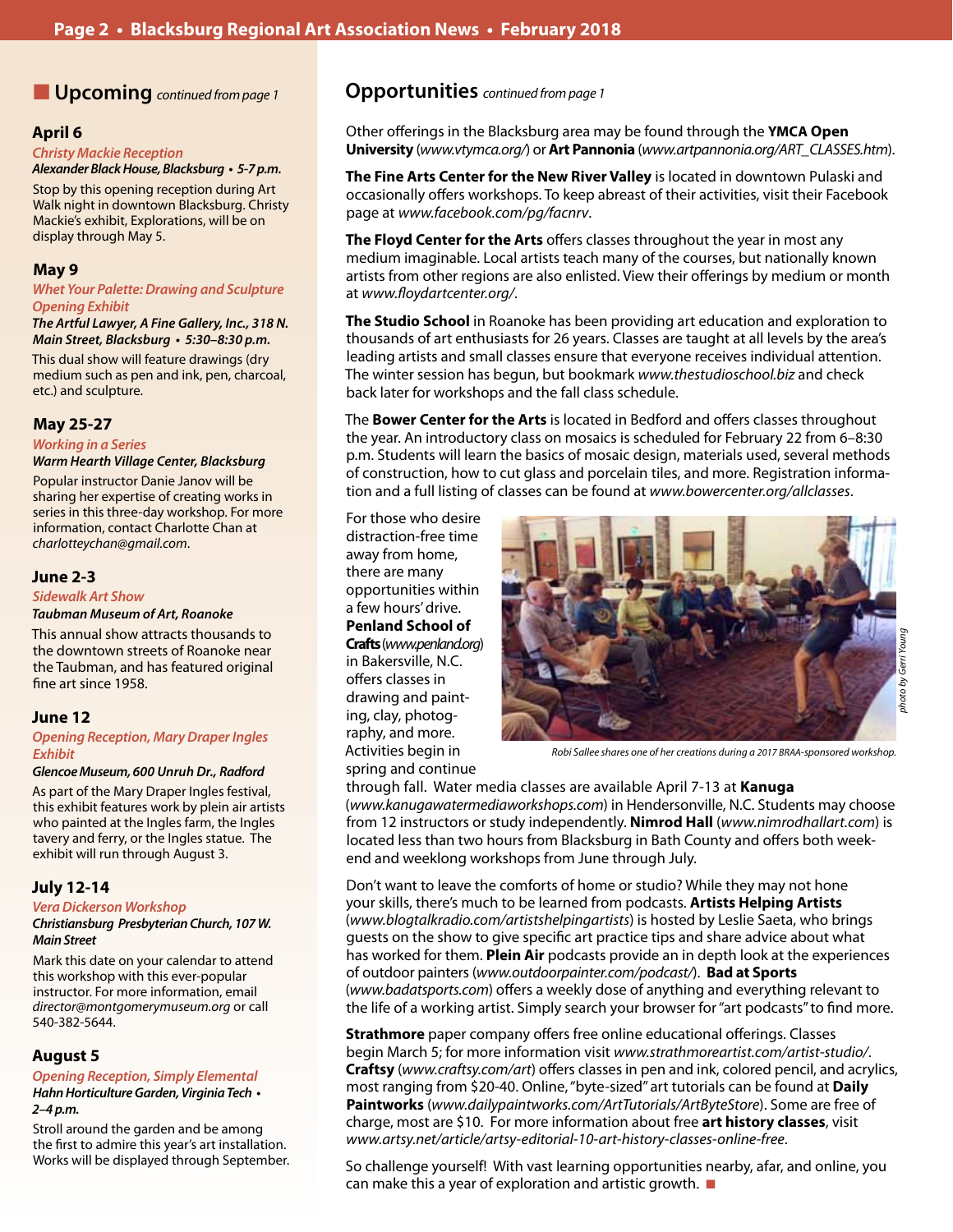

*Jewelry artist Charity Hall provided an informative and entertaining Art Spot at the February BRAA luncheon.*

# **Exhibit and other opportunities**

#### *60th Annual Sidewalk Art Show June 2-3, 2018 Downtown Roanoke*

This annual show is sponsored by the Taubman Museum and is the premier destination for fine art shopping. Submission categories include: original paintings, prints, watercolors, etchings, mixed media, photography, fine craft, and sculpture. Application deadline is **March 9**. For more information and prospectus, visit *http://www.taubmanmuseum.org/happenings/sidewalk-art-show*.

#### *Plein Air Event: Mary Draper Ingles Exhibit April 2018 Various Sites in Radford*

The Long Way Home, Inc., The Mary Draper Ingles Festival, and the Radford Heritage Foundation are sponsoring a plein air exhibit from June 12 – August 3 at the Glencoe Mansion, Museum and Gallery. During the month of April, participating artists will visit and paint at the Ingles farm, the Ingles tavern and ferry, or the Ingles statue. Finished works will be displayed at the Glencoe Mansion in conjunction with the Mary Draper Ingles Festival.

The exhibit opening reception is June 12 and works will be displayed through August 3. Applications will be accepted beginning February 18 on a first come, first served basis until all spots are filled. The entry fee is \$20 and the deadline is **March 23**. Drop off of finished works will be June 5 and 6 at the Glencoe Mansion.

A 30% commission will be charged for sales of paintings.

For more information, contact Ruth Lefko at *rlefko2@gmail.com* or 540-449-1328.



*Simply Elemental Hahn Horticulture Garden, Virginia Tech*

Proposals are now being accepted for this annual outdoor art exhibit that is integrated along the paths, plantings and trees of the horticulture garden. Deadline for proposals is **April 2**. The opening reception will be August 5 and works will be on display August 1 – September 30, 2018. For more information, visit *www.hort.vt.edu/hhg/elemental/index.html*.

#### *Art Across Generations Various Community Venues*

This event is a AARP Blacksburg initiative that will take place June 1 in conjunction with the downtown art walk. The theme for this inaugural program is "The Joy of Life." The program's aim is to solicit, jury, display and celebrate artworks created by multi-generational artists (such as a student and grandparent). There will be

# **Now Showing**

**January 15 – April 15** (except where indicated otherwise)

**Raf Bedia,** Long and Foster, Blacksburg

**Pat Bevan**, Holtzman Alumni Center, Virginia Tech Campus (thru May 13)

**Jeanette Bowker**, Mill Mountain Coffee and Tea, Blacksburg

**Diana Dougherty**, Shaheen Law Firm, Blacksburg

**Paula Golden**, Main Street Inn, Blacksburg

**Leslie Roberts Gregg**, Montgomery Museum, Christiansburg (thru February)

**Johanna Jones**, Shaheen Law Firm, Blacksburg

**Sidra Kaluszka**, Brown Insurance, Blacksburg

**Cheryl Mackian**, Zeppoli's dining room, Blacksburg

**Christy Mackie**, Alexander Black House, Blacksburg (April 6 thru May 5)

**Elina McCartney**, See Mark Optical, Blacksburg

**Larry Mitchell**, Community Arts Information Office, Blacksburg (Feb. - Mar.)

**Martha Olson**, Community Arts Information Office, Blacksburg (Feb. - Mar.)

**David Pearce**, Blue Ridge Cancer Care, Blacksburg

**Joy Rosenthal**, Blacksburg Transit

**Robi Sallee**, Virginia Tech Library System (VTLS), Blacksburg

**Linda Weatherly Shroyer** (and Walter Shroyer), "Imaginations," Rotunda Art Gallery, Chuck Mathena Center, Princeton, West Va. (thru Mar. 4)

**Michele Walter**, First Bank and Trust, Christiansburg

**Shaun Whiteside**, Glade Church Gallery, Blacksburg

**Norma Woodward**, Virginia Tech Women's Center

**Gerri Young**, Point West Management, Blacksburg

# **featured member**

Get to know **Lisabeth Weisband** at *www.lisabethweisband.com*